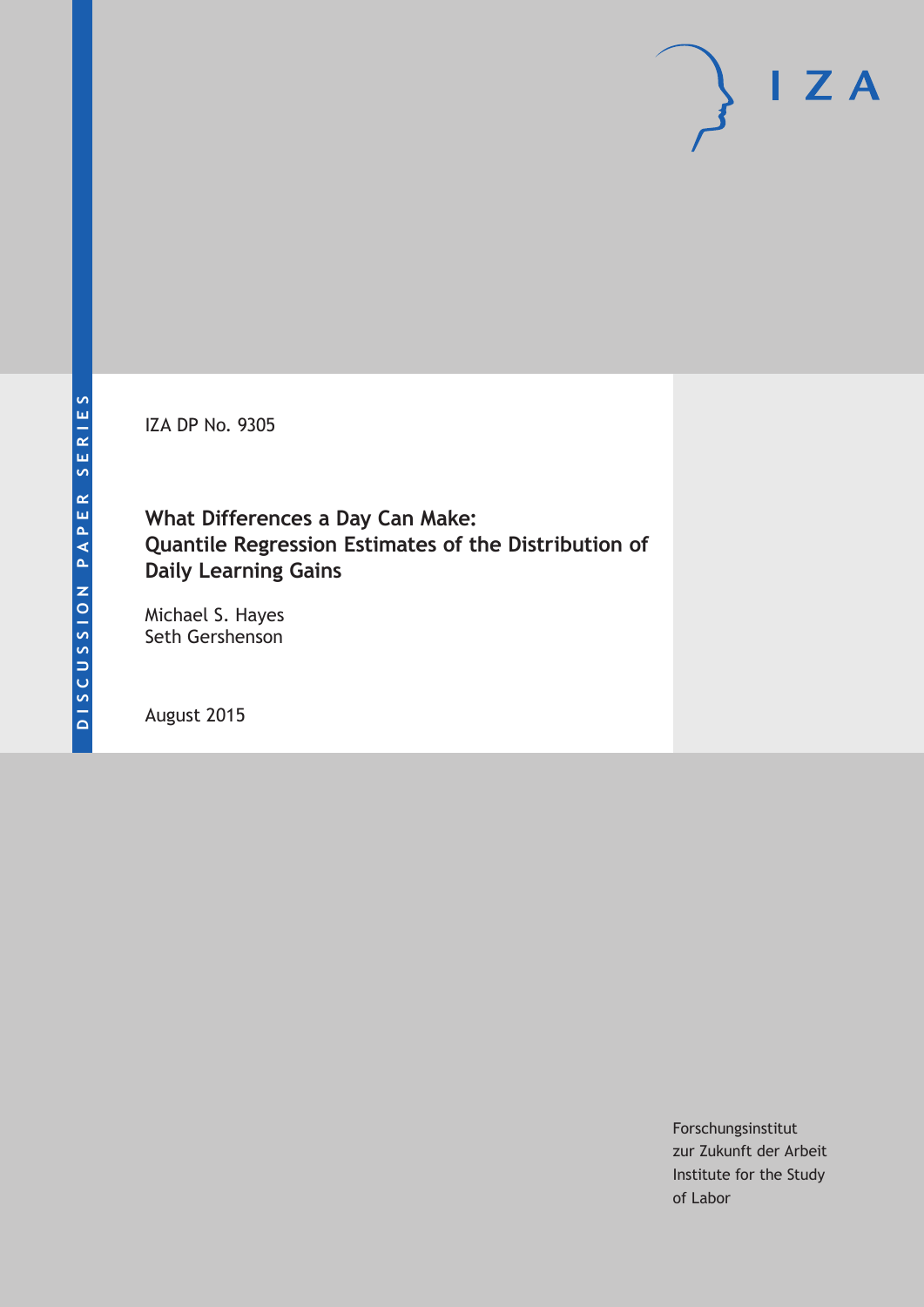# **What Differences a Day Can Make: Quantile Regression Estimates of the Distribution of Daily Learning Gains**

## **Michael S. Hayes**

*Rutgers University–Camden* 

## **Seth Gershenson**

*American University and IZA* 

Discussion Paper No. 9305 August 2015

IZA

P.O. Box 7240 53072 Bonn Germany

Phone: +49-228-3894-0 Fax: +49-228-3894-180 E-mail: iza@iza.org

Any opinions expressed here are those of the author(s) and not those of IZA. Research published in this series may include views on policy, but the institute itself takes no institutional policy positions. The IZA research network is committed to the IZA Guiding Principles of Research Integrity.

The Institute for the Study of Labor (IZA) in Bonn is a local and virtual international research center and a place of communication between science, politics and business. IZA is an independent nonprofit organization supported by Deutsche Post Foundation. The center is associated with the University of Bonn and offers a stimulating research environment through its international network, workshops and conferences, data service, project support, research visits and doctoral program. IZA engages in (i) original and internationally competitive research in all fields of labor economics, (ii) development of policy concepts, and (iii) dissemination of research results and concepts to the interested public.

IZA Discussion Papers often represent preliminary work and are circulated to encourage discussion. Citation of such a paper should account for its provisional character. A revised version may be available directly from the author.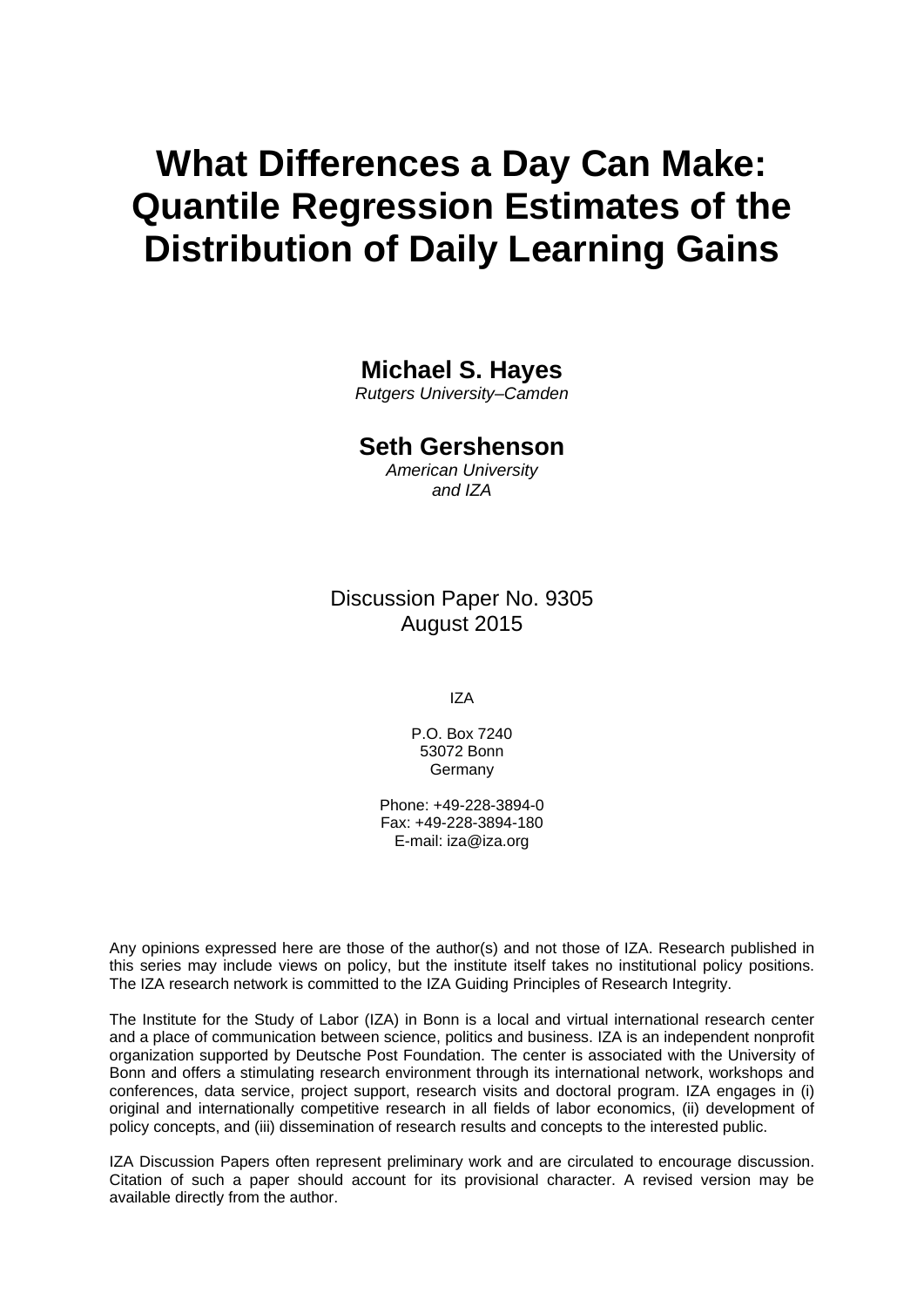IZA Discussion Paper No. 9305 August 2015

# **ABSTRACT**

# **What Differences a Day Can Make: Quantile Regression Estimates of the Distribution of Daily Learning Gains\***

Recent research exploits a variety of natural experiments that create exogenous variation in annual school days to estimate the average effect of formal schooling on students' academic achievement. However, the extant literature's focus on average effects masks potentially important variation in the effect of formal schooling across the achievement distribution. We address this gap in the literature by estimating quantile regressions that exploit quasi-random variation in the number of school days between kindergarten students' fall and spring tests in the nationally representative Early Childhood Longitudinal Study – Kindergarten Cohort (ECLS-K). The marginal effect of a typical 250-day school-year on kindergarten students' math and reading gains varies significantly, and monotonically, across the achievement distribution. For example, the marginal effect on the  $10<sup>th</sup>$  percentile of the reading achievement distribution is 0.9 test score standard deviation (SD), while the marginal effect on the 90<sup>th</sup> percentile is 2.1 test score SD. We find analogous results for math achievement.

JEL Classification: I2

Keywords: education production function, school year length, quantile regression, ECLS-K

Corresponding author:

 $\overline{a}$ 

Seth Gershenson School of Public Affairs American University 4400 Massachusetts Avenue, NW Washington DC, 20016-8070 USA E-mail: gershens@american.edu

<sup>\*</sup> The authors thank Dave Marcotte for providing helpful comments. Any remaining errors are our own.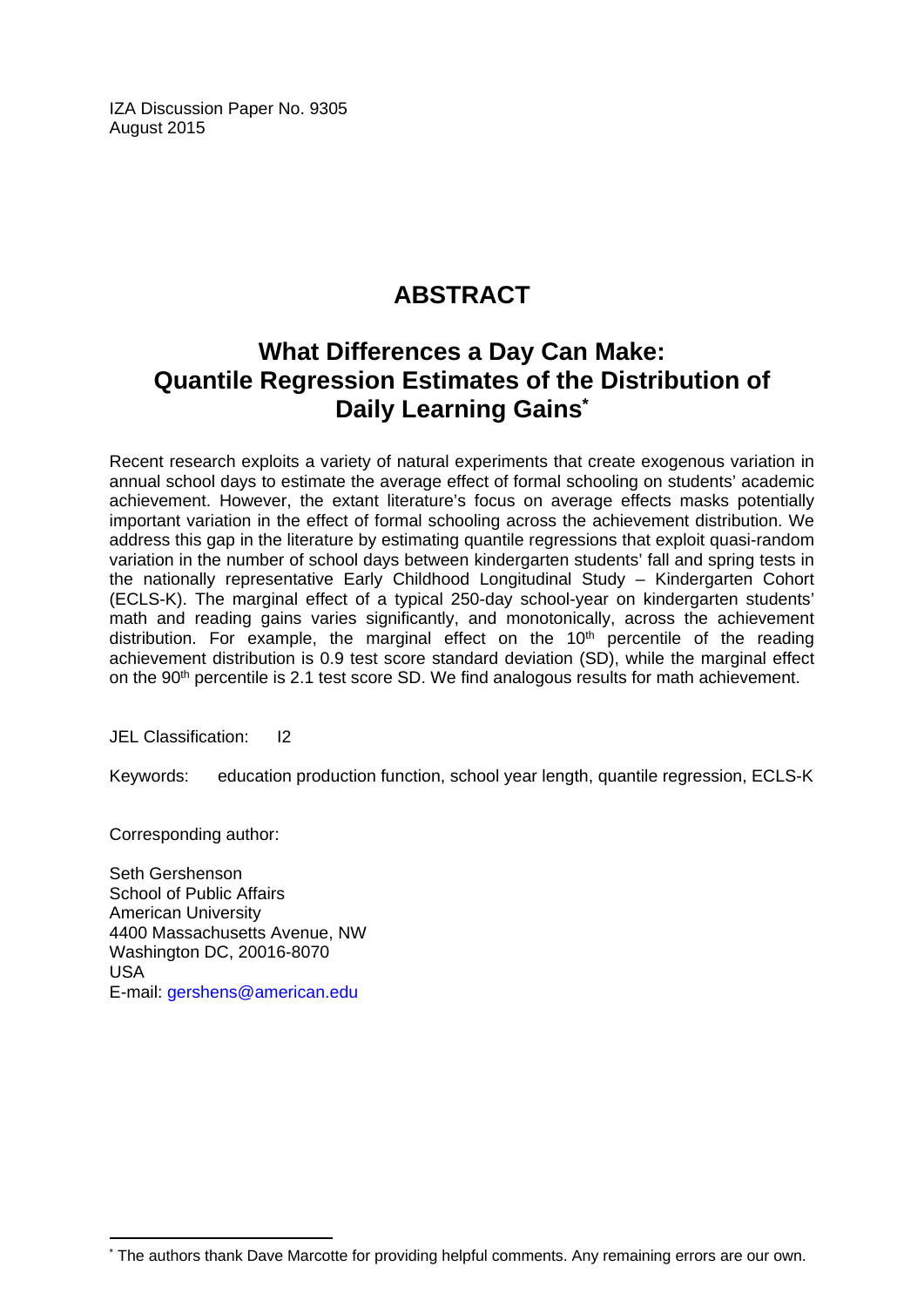#### **1. Introduction**

Instructional time is increasingly recognized as an important input in the education production function. Knowing the impact of instructional time on student achievement is critical to ensuring the efficient allocation of scarce resources and to conducting cost-benefit analyses of a variety of education policies regarding modifications to the school calendar, weather-related school closures, and student and teacher absences. Accordingly, recent research has employed a variety of quasi-experimental methods to examine the causal relationship between school days (or unexpected school closures, teacher absences, or student absences) and student achievement (Aucejo and Romano, 2013; Bellei, 2009; Clotfelter, Ladd, and Vigdor, 2009; Fitzpatrick et al., 2011; Goodman, 2014; Hansen, 2008; Herrmann and Rockoff, 2012; Leuven et al., 2010; Marcotte and Hemelt, 2008; Parinduri, 2014; Pischke, 2007; Sims, 2008). Generally, this literature finds that additional school days have a positive impact on student achievement. For example, Fitzpatrick et al. (2011) exploit quasi-random variation in test dates in the Early Childhood Longitudinal Study-Kindergarten Cohort (ECLS-K) to identify the average effect of formal schooling on achievement gains and find that kindergarten reading scores increase by 1.6 test score standard deviations (SD) during a standard 250 day school year.

However, this literature focuses exclusively on the identification and estimation of average effects. While average effects are interesting and add to our understanding of the relationship between instructional time and student outcomes, they overlook potential variation across the achievement distribution in the relationship between instructional time and student achievement (Bitler, Domina, Penner, and Hoynes, 2015; Eide and Showalter, 1998). We begin to fill this gap in the literature by extending the identification strategy pioneered by Fitzpatrick et al. (2011) to the quantile regression context. Specifically, we use nationally representative,

2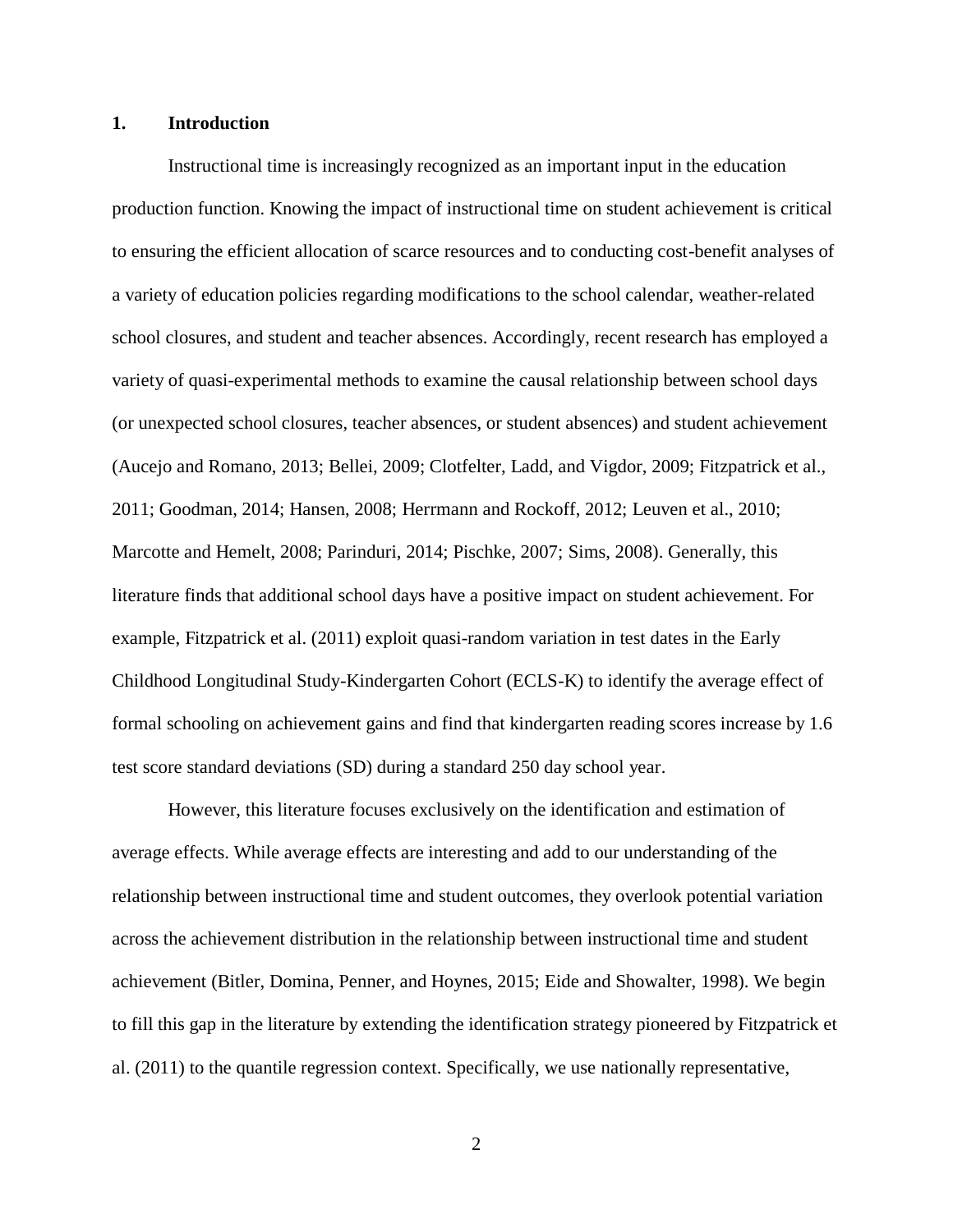student-level data on kindergarteners in the ECLS-K to estimate quantile regressions that relate instructional time to student achievement at various points in the achievement distribution. Consistent with Fitzpatrick et al. (2011), we find the average effect of a typical school-year period (250 days) on kindergarteners' reading achievement to be 1.6 test score SD. Our novel contribution, though, is providing evidence that such effects actually vary monotonically across the achievement distribution. For example, the marginal effect on the 10th percentile of the reading achievement distribution is 0.9 test score SD, the marginal effect on the 90th percentile is 2.1 test score SD, and these two effects are statistically significantly different from one another. Analyses of math achievement yield similar results. This suggests that high- and lowachieving students experience different gains from instructional time, a nuance that has been overlooked to date in this literature.

#### **2. Data and Methods**

 $\overline{a}$ 

We use data from the Early Childhood Longitudinal Study – Kindergarten Cohort (ECLS-K), which was administrated by the National Center for Education Statistics (NCES). The sample of more than 20,000 children from about 1,000 kindergarten programs (i.e., schools) was designed to be nationally representative of the cohort that entered kindergarten in the 1998- 99 academic year.<sup>1</sup> All children were surveyed in both the fall and spring of kindergarten.

The ECLS-K administered age-appropriate reading and mathematics tests in both the fall and spring semesters.<sup>2</sup> Following Fitzpatrick et al.  $(2011)$ , in all subsequent analyses test scores

<sup>&</sup>lt;sup>1</sup> Certain subgroups of the population were oversampled. We follow Fitzpatrick et al. (2011) in reporting unweighted estimates. However, in Online Appendix A, we show that weighting the regressions by NCES-provided sampling weights that adjust for the ECLS-K's nonrandom sampling frame yields qualitatively similar results.

<sup>&</sup>lt;sup>2</sup> See Fitzpatrick et al.  $(2011)$  and Quinn (2014) for further discussion of the tests.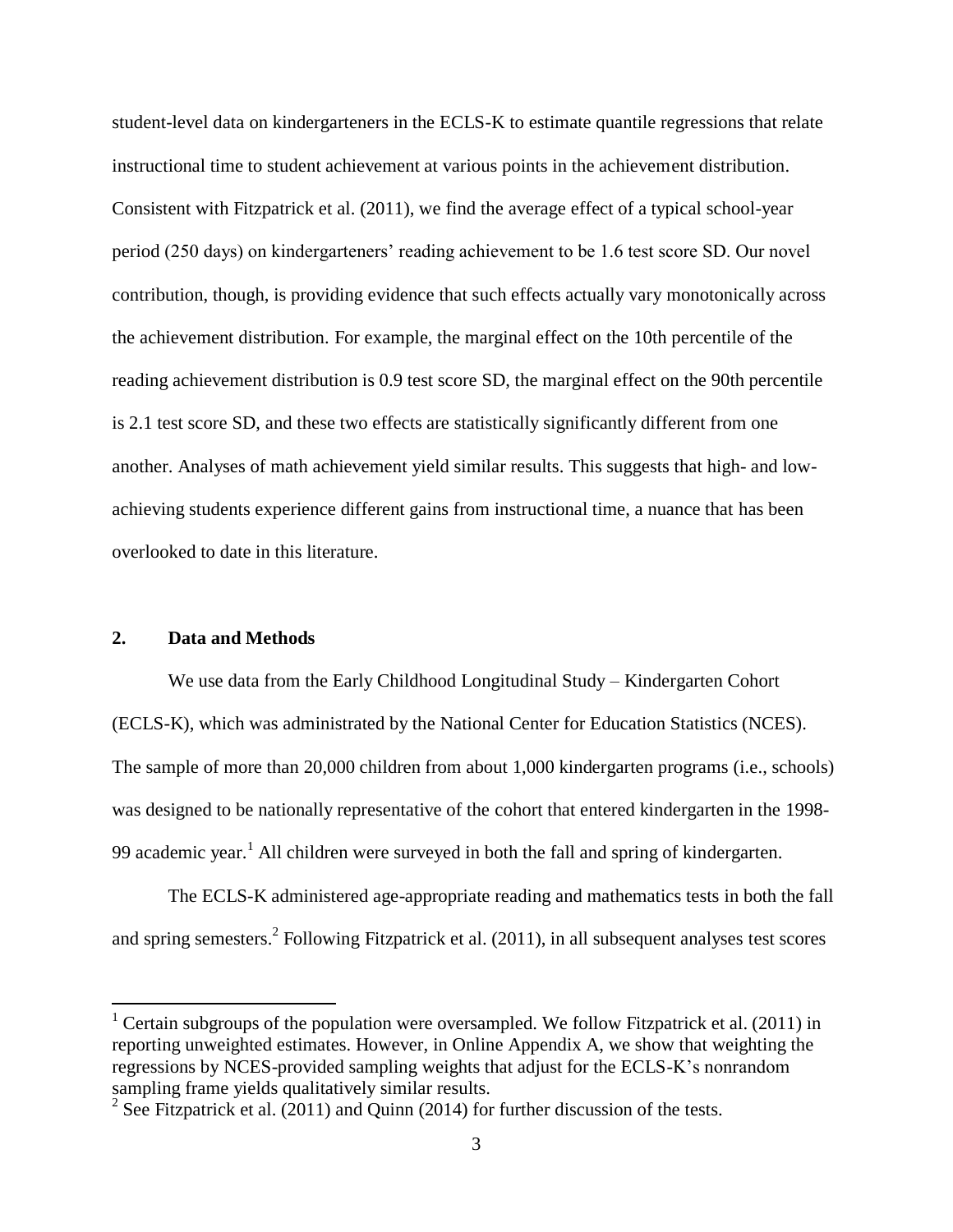are standardized to have mean zero and SD one using the mean and SD of the fall kindergarten test scores for all children in the sample.<sup>3</sup> Importantly, in both the fall and spring semesters, ECLS-K assessments were administered to different students on different days. Differences in test dates across schools, across classrooms within schools, and even across students within classrooms are common in the data, as a relatively small number of ECLS-K administrators individually met with each student to perform the assessment. Fitzpatrick et al. (2011) show that test dates and time between ECLS-K tests were essentially random. Following Fitzpatrick et al. (2011), we leverage this exogenous variation in instructional time between tests to identify the distribution of quantile treatment effects of instructional time on achievement gains.

The analytic sample contains 16,050 kindergarteners who were first-time kindergarteners and who had both fall and spring test scores. <sup>4</sup> Descriptive statistics for these students are reported in Table 1. The average gains between the fall and spring in reading and math were 1.18 and 1.13 SD, respectively. On average, tests were about 187 days apart. Again, as shown in Fitzpatrick et al. (2011), the identifying variation comes from the quasi-random variation in the ECLS-K test dates. Because "instructional time between tests" was as good as randomly assigned, the impact of instructional time on achievement gains can be estimated via straightforward linear and quantile regressions of the form

$$
Y_i^{Spring} - Y_i^{Fall} = \alpha + \beta School Years_i + u_i,
$$
\n(1)

where *Y* represents student *i*'s standardized kindergarten math or reading tests and *SchoolYears* represents the number of "typical 250-day school years" to which the student was exposed

 $\overline{a}$ 

 $3$  Alternative scalings (e.g., unstandardized IRT scale scores) (Quinn, 2014) yield qualitatively similar results; see Online Appendix B.

<sup>&</sup>lt;sup>4</sup> Sample sizes are rounded to the nearest 50, as per NCES rules for restricted-use ECLS-K data.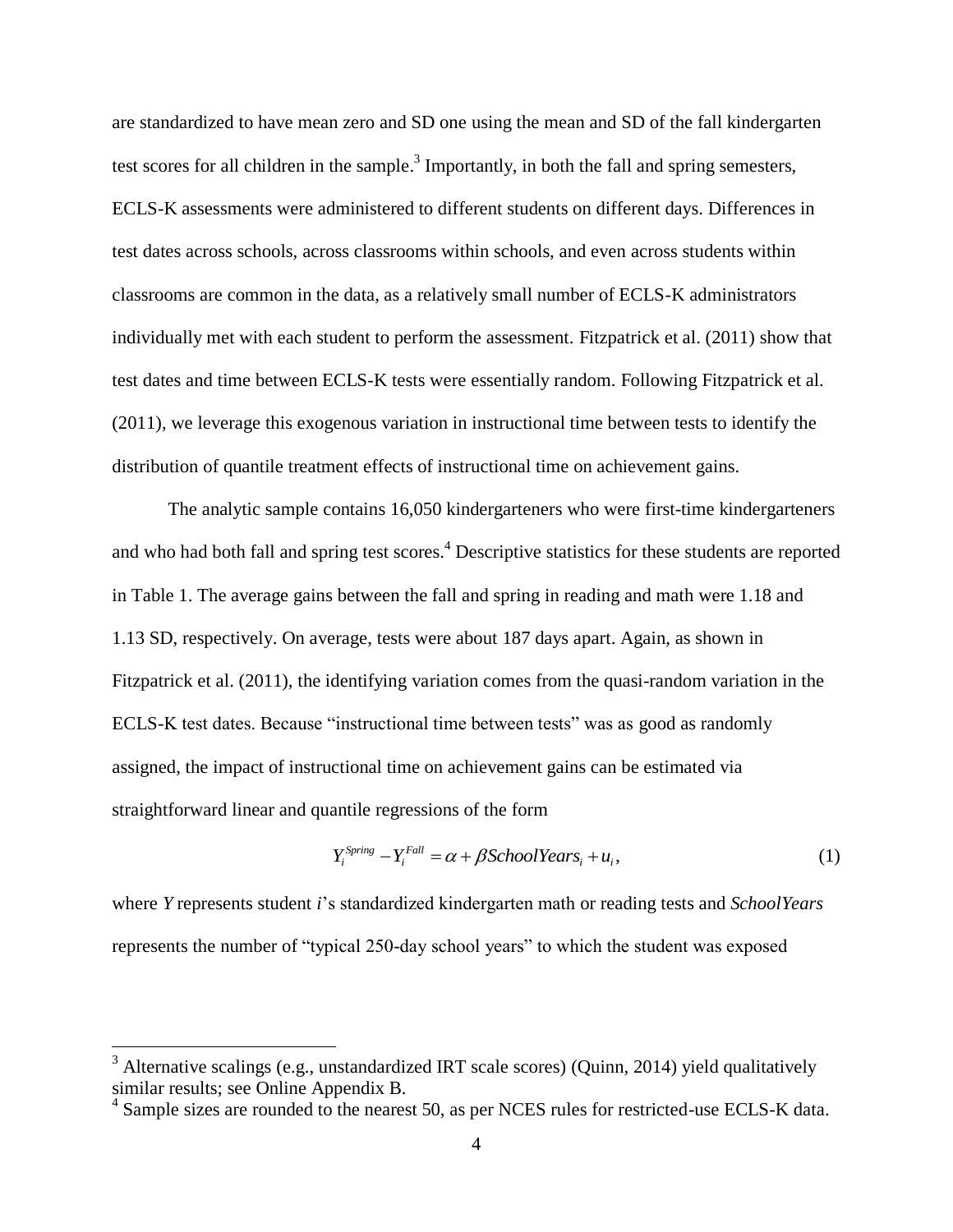between test dates (Fitzpatrick et al., 2011).<sup>5</sup> We also estimate augmented versions of equation (1) that control for the student and classroom characteristics described in Table 1. The results are robust to conditioning on these covariates, which provides additional evidence that the test dates are essentially random (Fitzpatrick et al.,  $2011$ ).<sup>6</sup>

We estimate Equation (1) by OLS, essentially replicating Fitzpatrick et al. (2011), and then estimate corresponding quantile regressions that take the right hand side of equation (1) as the linear index. The baseline models are linear in *SchoolYears*, as Fitzpatrick et al. (2011) find average school-year learning rates in the ECLS-K to be approximately linear. Online Appendix E shows that learning rates are approximately linear across the achievement distribution as well. Standard errors are clustered at the school level and computed via 500 bootstrap replications.

#### **3. Results**

 $\overline{a}$ 

Table 2 reports baseline OLS and quantile regression estimates of the effect of a 250-day school year student achievement gains. The OLS estimates in columns 1 and 3 are similar to those reported in Fitzpatrick et al. (2011). Consistent with Fitzpatrick et al. (2011), we see no significant difference between the coefficient estimates in models that do and do not condition on

 $<sup>5</sup>$  Equation (1) is known as a gain-score model in the value-added literature, which is the</sup> specification estimated in Fitzpatrick et al. (2011). Alternatively, equation (1) could be specified as a lag-score model, in which *Y Fall* is included as a regressor on the right hand side. See Quinn (2014) for a thoughtful discussion of the different interpretations of the two models. However, as shown in Online Appendix C, lag-score versions of equation (1) yield qualitatively similar results. Following Fitzpatrick et al. (2011), *SchoolYears* is computed by dividing the number of days between the spring and fall tests by 250. The 250 number comes from assuming a 180 day school year and adding in weekends and holidays.

<sup>&</sup>lt;sup>6</sup> The main quantile treatment effect estimates are also robust to conditioning on school fixed effects (FE). Specifically, we implement the non-additive quantile FE estimator proposed by Powell (2015). These estimates are directly comparable to the baseline bivariate quantile regression estimates and are reported in Online Appendix D.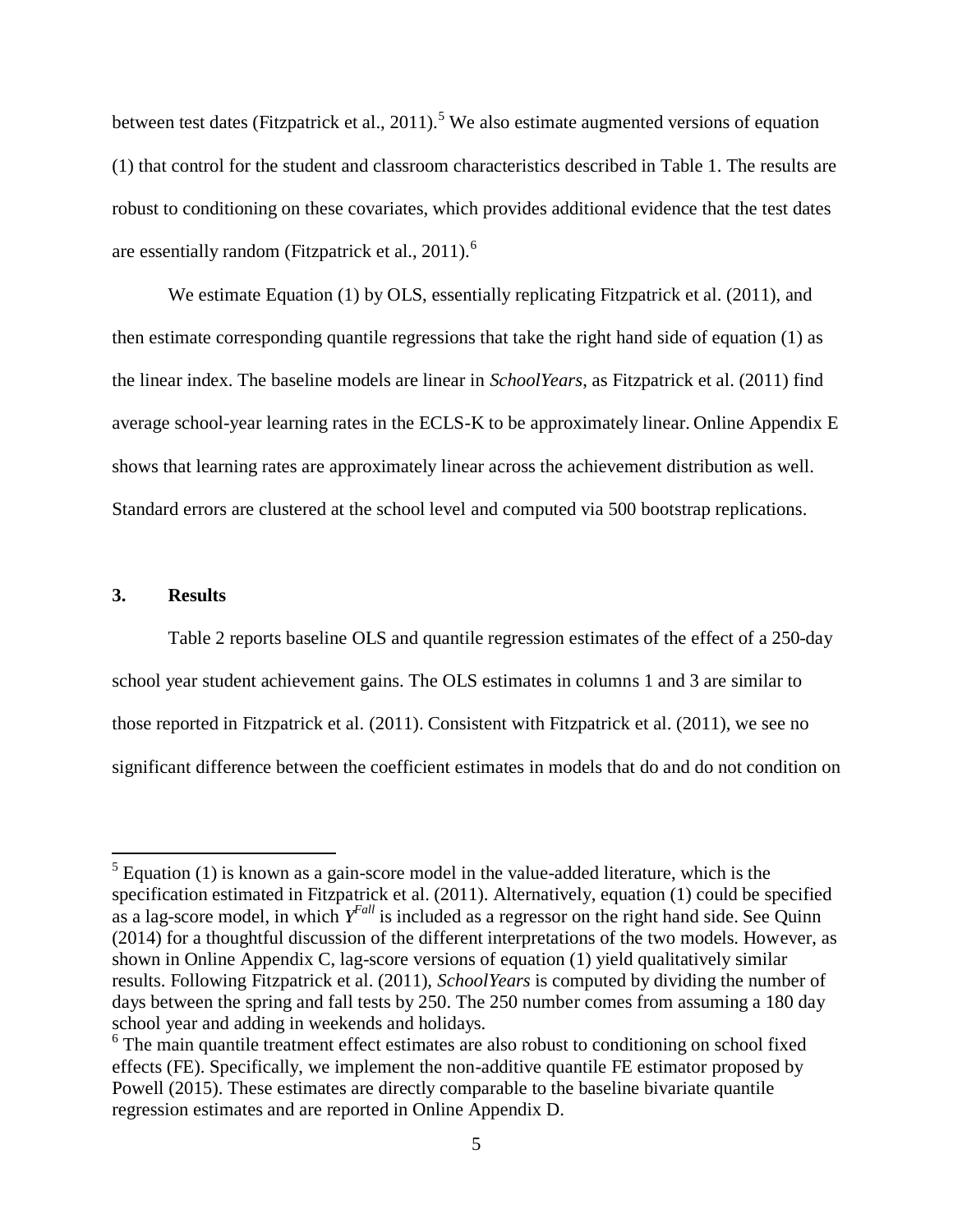observed student and classroom characteristics. Again, this suggests that time between tests is essentially random.

The quantile regression estimates show that there are significant differences in the impact of instructional time on academic achievement at different points in the achievement distribution.<sup>7</sup> Interestingly, the estimated effects monotonically increase with achievement levels. This is clearly illustrated in Figure 1, which plots the OLS estimates, each quantile estimate, and the point estimates' 95% confidence intervals for both reading and math achievement. Figure 1 also shows that quantile estimates above the 90th percentile and below the 15th percentile are significantly different from the OLS estimates.

It is also possible that the effect of instructional days varies across classroom settings or other student characteristics. Particularly relevant to the current context is the distinction between half-day and full-day kindergarten programs, as some research suggests that full-day programs produce larger learning gains (Cannon et al., 2006; DeCicca, 2007; Gibbs, 2014). Then we might expect to see that time in full-day kindergarten programs has a larger impact on achievement than time in half-day programs. We test this hypothesis by augmenting equation (1) to include *Half-daySchoolYears* interaction terms, but find no significant differences in linear or quantile regressions. Similarly, and consistent with Fitzpatrick et al. (2011), we find no evidence of heterogeneous effects across any student characteristics.

#### **4. Discussion**

 $\overline{a}$ 

The literature on the impact of instructional time on student achievement focuses entirely on average effects estimated via linear models. The current study contributes to this literature by

 $<sup>7</sup>$  Eide and Showalter (1998) find similar patterns in quantile regressions that do not explicitly</sup> address the possible endogeneity of school-year length.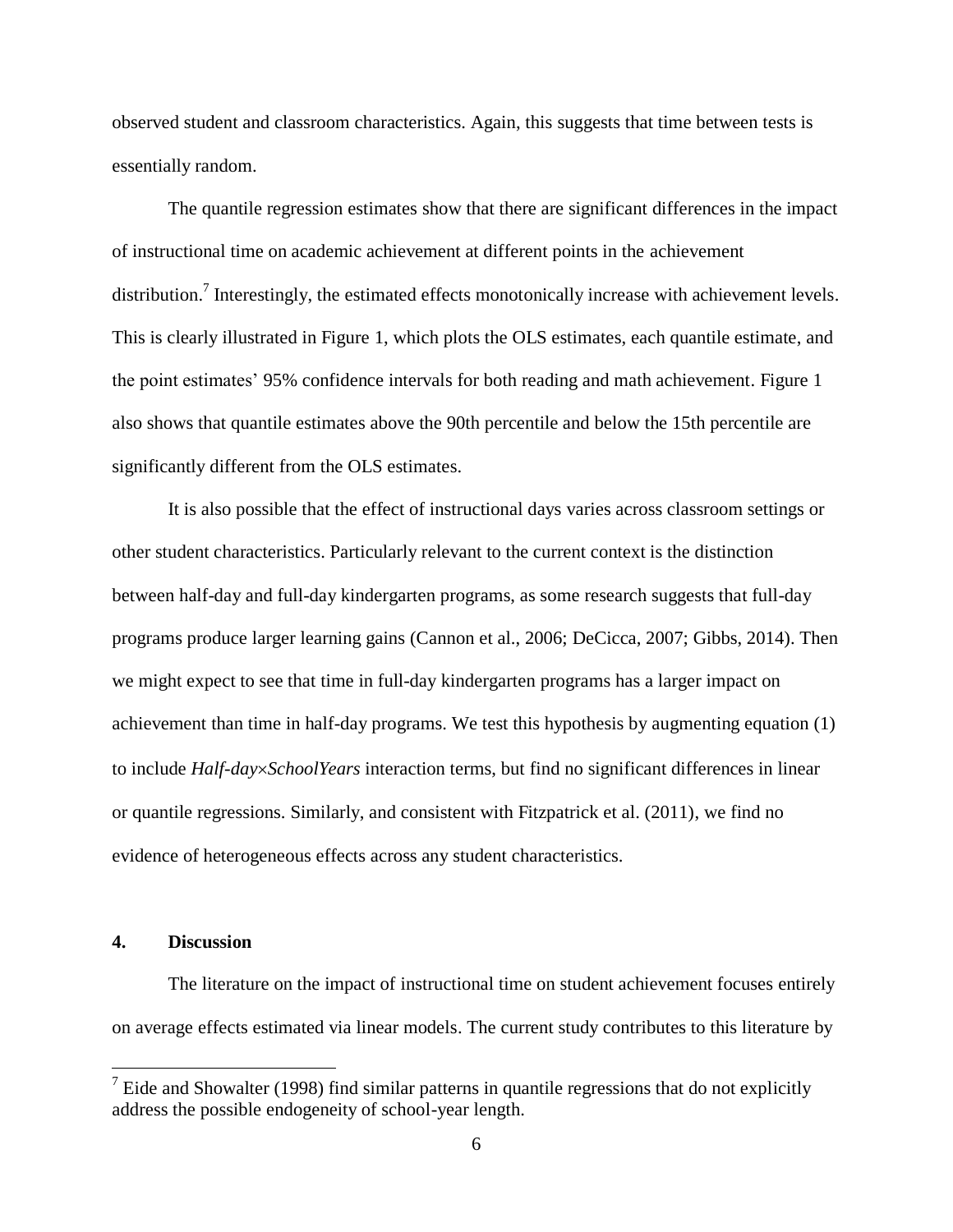estimating quantile regressions that examine whether the impact of instructional time on student achievement varies across the achievement distribution. The impact of instructional days on student achievement is monotonically increasing across the achievement distribution. These results suggest that the linear OLS, instrumental variables, and fixed effects estimates of the average impact of instructional days on academic achievement fail to recognize a nuanced, but policy-relevant feature of the distribution of instructional-day effects on achievement. Specifically, the result that additional instructional time are more beneficial to higher achievers has implications for the growth and persistence of achievement gaps (Bitler et al., 2015) and is consistent with the theory that "skills beget skills." Identifying the mechanisms underlying these results is outside the scope of the current study, but would be useful for future research to consider.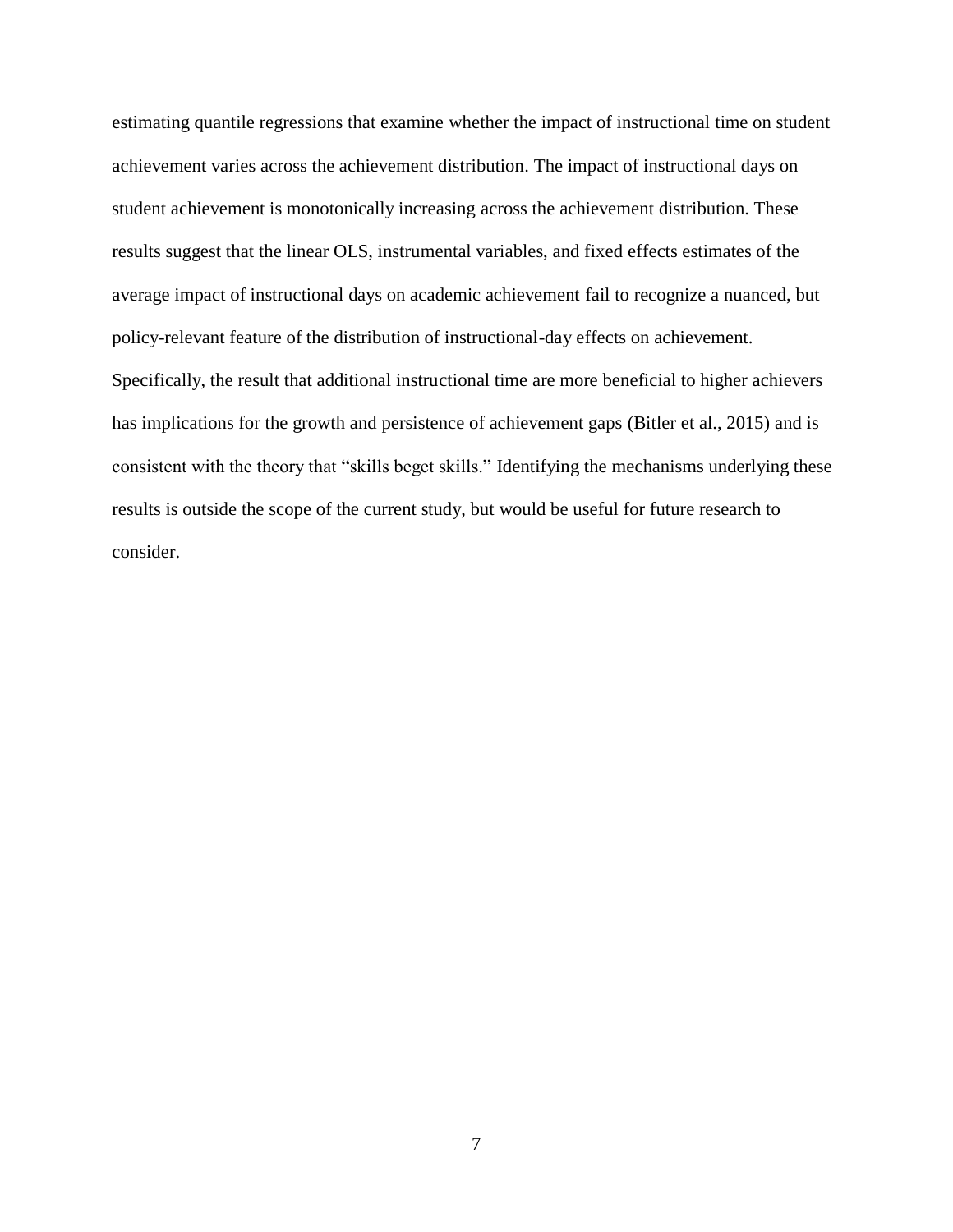#### **References**

- Aucejo, E. M., Romano, T. F., 2013. Assessing the effect of school days and absences on test score performance. CFP Discussion Paper No. 1302, London School of Economics.
- Bellei, C., 2009. Does lengthening the school day increase students' academic achievement? Results from a natural experiment in Chile. Economics of Education Review 28 (5), 629-640.
- Bitler, M., Domina, T., Penner, E., Hoynes, H, 2015. Distributional analysis in educational evaluation: A Case Study from the New York City Voucher Program. Journal of Research on Educational Effectiveness, 8 (3), 419-450.
- Cannon, J., Jacknowitz, A., Painter, G., 2006. Is full better than half? Examining the longitudinal effects of full-day kindergarten attendance. Journal of Policy Analysis & Management 25 (2), 299-321.
- Clotfelter, C. T., Ladd, H. F., Vigdor, J. L., 2009. Are teacher absences worth worrying about in the U.S.? Education Finance and Policy, 4 (2), 115–149.
- DeCicca, P., 2007. Does full-day kindergarten matter? Evidence from the first two years of schooling. Economics of Education Review 26 (1), 67-82.
- Eide, E., Showalter, M., 1998. The effect of school quality on student performance: A quantile regression approach. Economic Letters 58, 345-350.
- Fitzpatrick, M. D., Grissmer, D., Hastedt, S., 2011. What a difference a day makes: Estimating daily learning gains during kindergarten and first grade using a natural experiment. Economics of Education Review 30 (2), 269-279.
- Gibbs, C., 2014. Experimental evidence on early intervention: The impact of full-day kindergarten. Unpublished manuscript, University of Virginia.
- Goodman, J., 2014. Flaking out: Student absences and snow days as disruptions of instructional time. National Bureau of Economic Research Working Paper No. w20221.
- Hansen, B., 2008. School year length and student performance: Quasi-experimental evidence Unpublished manuscript, University of Oregon.
- Herrmann, M. A., Rockoff, J. E., 2012. Worker absence and productivity: Evidence from Teaching. Journal of Labor Economics, 30 (4), 749-782.
- Leuven, E., Lindahl, M., Oosterbeek, H., Webbink, D., 2010. Expanding schooling opportunities for four year olds. Economics of Education Review 29 (3), 319-328.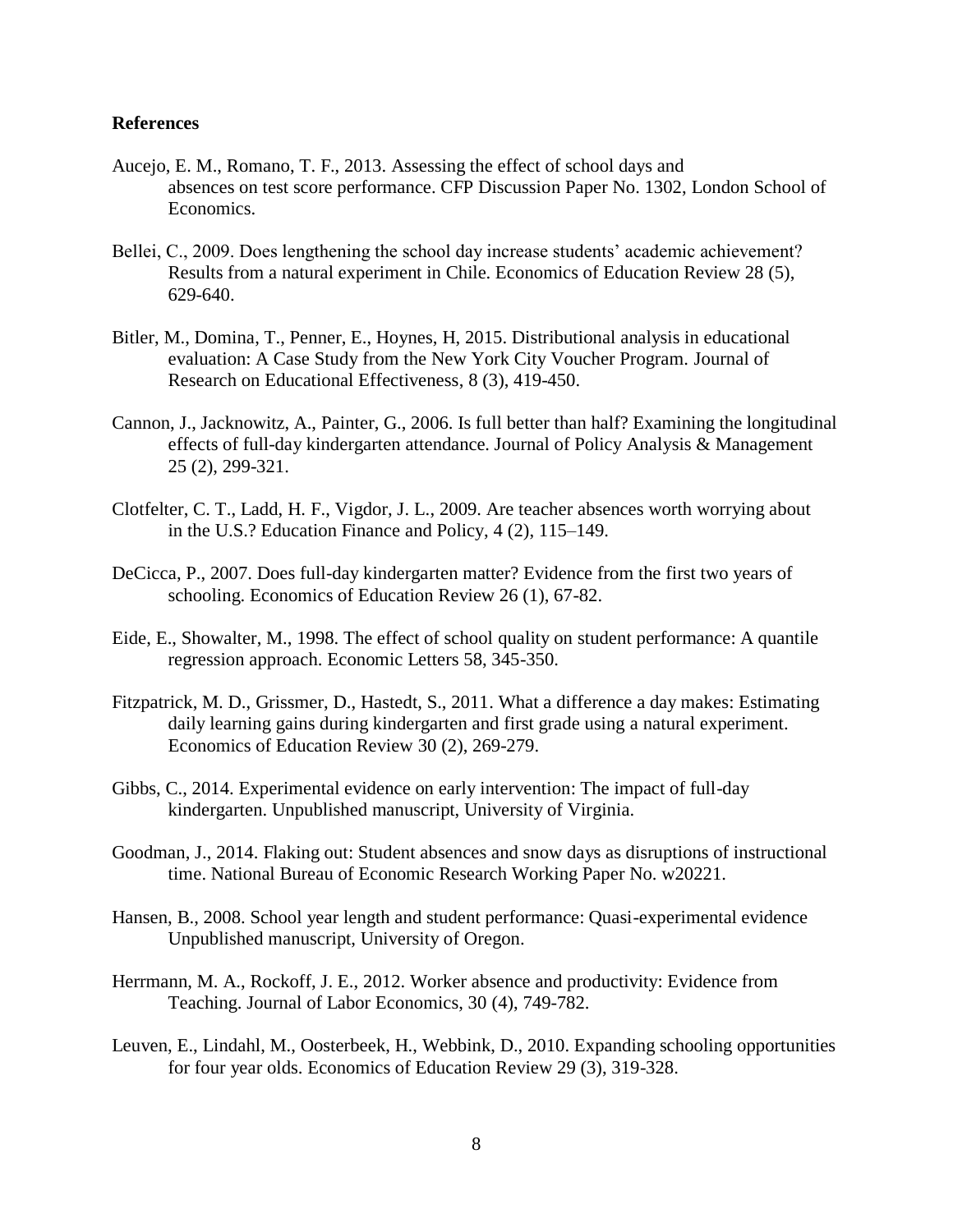- Marcotte, D., Hemelt, S., 2008. Unscheduled school closings and student performance. Education Finance and Policy 3 (3), 316-338.
- Parinduri, R., 2014. Do children spend too much time in schools? Evidence from a longer school Year in Indonesia. Economics of Education Review 41, 89-104.
- Pischke, J., 2007. The impact of the length of school year on student performance and earnings: Evidence from the German short schooling years. Economic Journal 117 (523), 1216-42.
- Powell, D. 2015. Quantile regression with nonadditive fixed effects. Unpublished manuscript. Available at: http://works.bepress.com/david\_powell/1
- Quinn, D., 2014. Black-white summer learning gaps: Interpreting the variability of estimates across representations. Educational Evaluation and Policy Analysis 37 (1), 50-69.
- Sims, D., 2008. Strategic responses to school accountability measures: It's all in the timing. Economics of Education Review 27 (1), 58-68.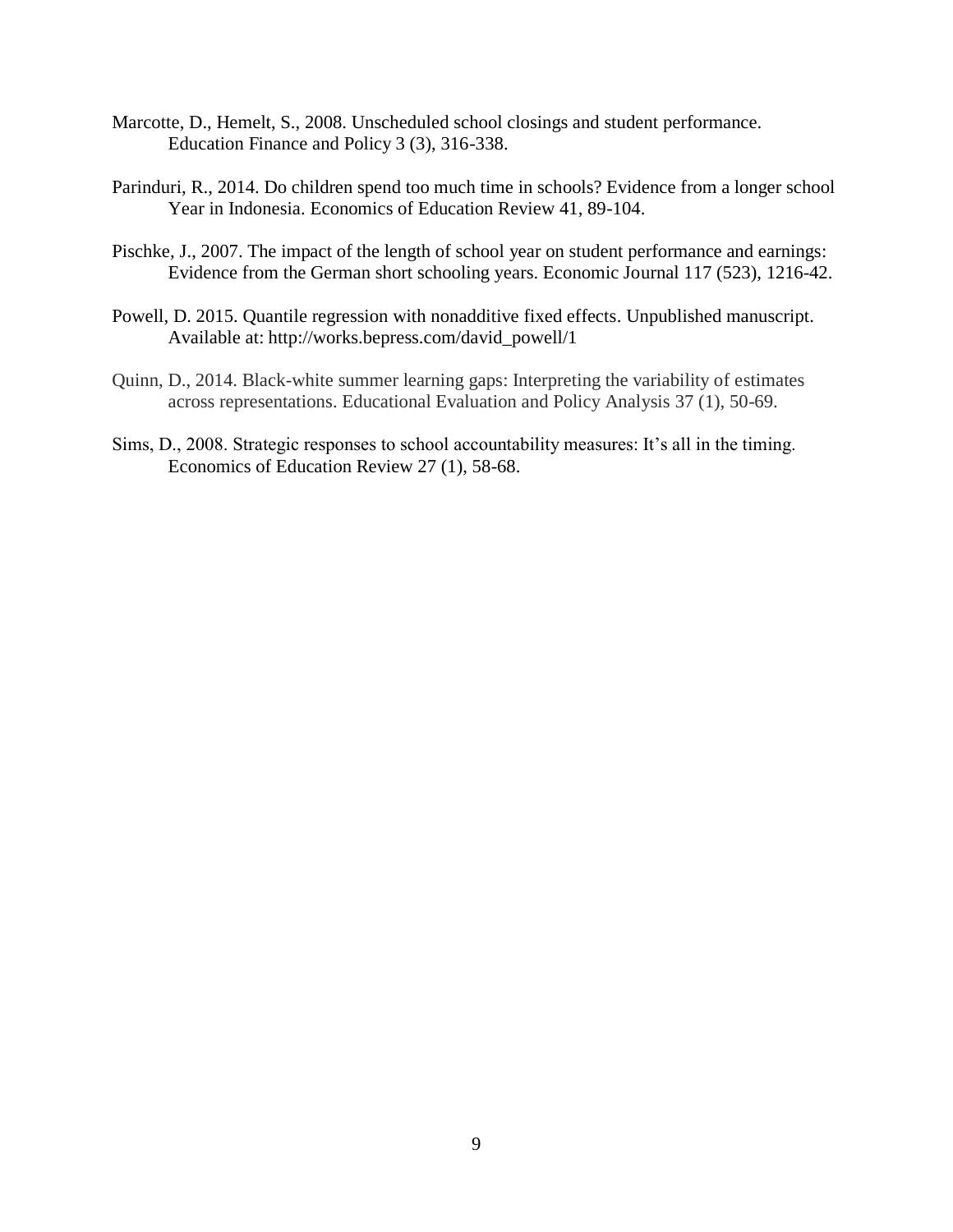Table 1 Descriptive Statistics

|                                                  | Mean   | <b>SD</b> |
|--------------------------------------------------|--------|-----------|
| Reading Achievement                              |        |           |
| Standardized fall K score                        | 0.00   | 1.00      |
| Standardized spring K score                      | 1.18   | 1.22      |
| Unadjusted standardized K school-year gain score | 1.18   | 0.73      |
| Math Achievement                                 |        |           |
| Standardized fall K score                        | 0.00   | 1.00      |
| Standardized spring K score                      | 1.13   | 1.20      |
| Unadjusted standardized K school-year gain score | 1.13   | 0.69      |
| Calendar Days Between Important Dates            |        |           |
| Days between K tests                             | 187.3  | 21.9      |
| <b>Student Characteristics</b>                   |        |           |
| <b>Black</b>                                     | 17.4%  |           |
| Hispanic                                         | 13.9%  |           |
| Male                                             | 50.9%  |           |
| Poverty                                          | 17.4%  |           |
| Mom has high school diploma                      | 29.8%  |           |
| Mom attended some college                        | 31.9%  |           |
| Mom has bachelor's degree                        | 14.7%  |           |
| Mom has more than a bachelor's degree            | 7.3%   |           |
| <b>Classroom Characteristics</b>                 |        |           |
| Full Day Kindergarten                            | 51.5%  |           |
| <b>Classroom Size</b>                            | 20.7   | 5.0       |
| Teacher's Age                                    | 37.3   | 16.2      |
| Teacher has a graduate degree                    | 32.1%  |           |
| Teacher's experience                             | 8.4    | 7.9       |
| Teacher is Black                                 | 6.2%   |           |
| Teacher is Hispanic                              | 3.6%   |           |
| N Children                                       | 16,050 |           |
| N Schools                                        | 950    |           |

Notes: Standard deviations (SD) are reported for non-binary variables. K = kindergarten. Achievement gains are not adjusted for differences in test dates.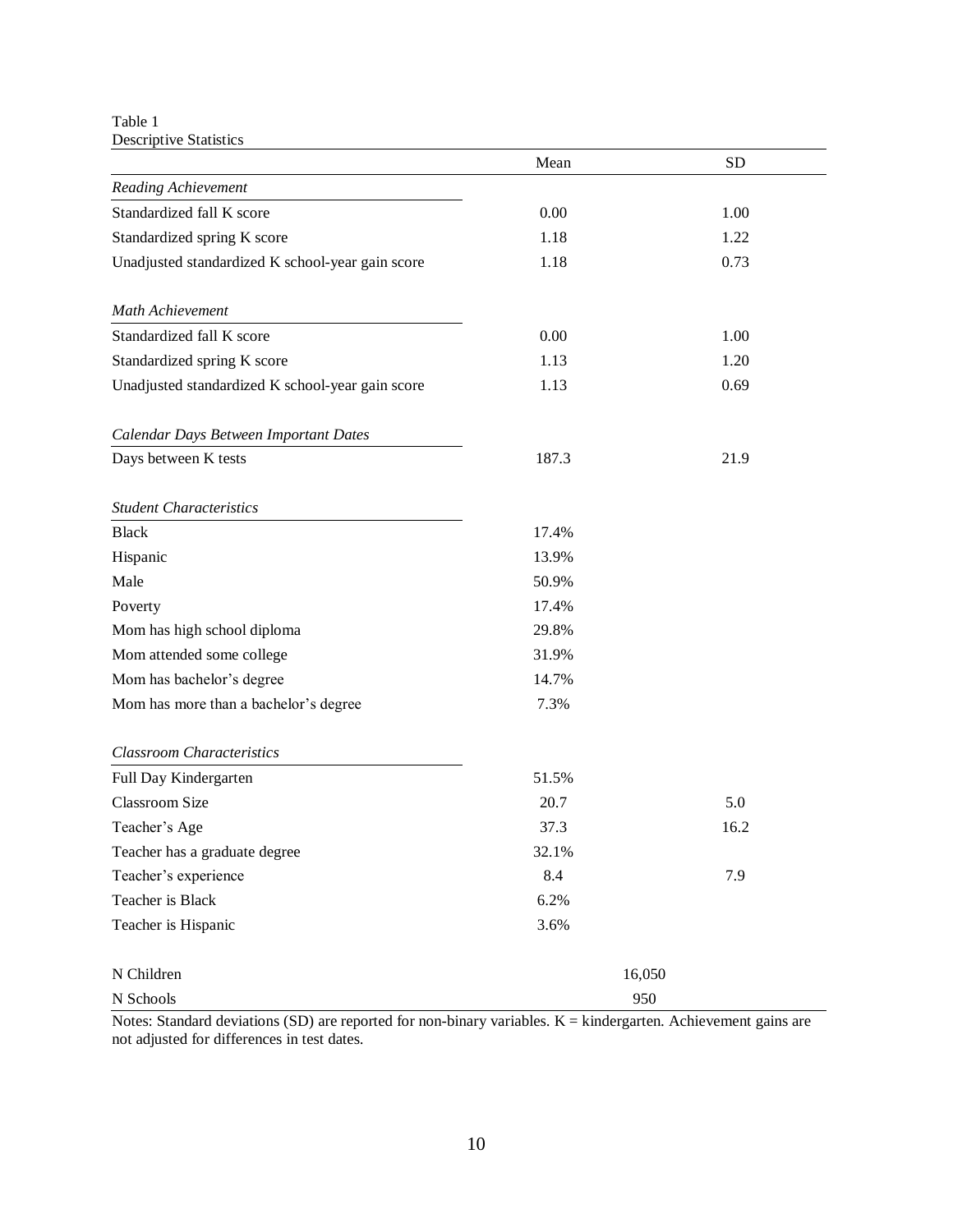|            | Reading K Gain Score |            | Math K Gain Score |            |  |
|------------|----------------------|------------|-------------------|------------|--|
|            | No Controls          | Controls   | No Controls       | Controls   |  |
|            | (1)                  | (2)        | (3)               | (4)        |  |
| <b>OLS</b> | $1.557***$           | $1.617***$ | $1.249***$        | $1.321***$ |  |
|            | (0.106)              | (0.103)    | (0.090)           | (0.086)    |  |
| Quantile   |                      |            |                   |            |  |
| 0.05       | $0.746***$           | $0.809***$ | $0.698***$        | $0.643***$ |  |
|            | (0.088)              | (0.109)    | (0.136)           | (0.140)    |  |
| 0.10       | $0.941***$           | $1.016***$ | $0.787***$        | $0.835***$ |  |
|            | (0.109)              | (0.100)    | (0.099)           | (0.094)    |  |
| 0.25       | $1.436***$           | $1.442***$ | $1.040***$        | $1.114***$ |  |
|            | (0.096)              | (0.104)    | (0.089)           | (0.085)    |  |
| 0.50       | $1.632***$           | $1.651***$ | $1.312***$        | 1.392***   |  |
|            | (0.122)              | (0.109)    | (0.091)           | (0.101)    |  |
| 0.75       | 1.708***             | 1.841 ***  | $1.463***$        | 1.522***   |  |
|            | (0.139)              | (0.133)    | (0.128)           | (0.135)    |  |
| 0.90       | $2.077***$           | $2.113***$ | $1.710***$        | 1.799***   |  |
|            | (0.209)              | (0.190)    | (0.141)           | (0.141)    |  |
| 0.95       | $2.457***$           | $2.535***$ | 1.884***          | $2.020***$ |  |
|            | (0.217)              | (0.212)    | (0.166)           | (0.177)    |  |

| Table 2                                                                               |  |
|---------------------------------------------------------------------------------------|--|
| OLS and quantile regression estimates of effect of 250-day period on test-score gains |  |

Notes:  $N = 16,050$ .  $K =$  kindergarten. IRT = item response theory. Standard errors in parentheses are robust to clustering at school level. Quantile regression standard errors were bootstrapped (500 replications). Other regressors include student characteristics (race, gender, poverty status, mother's education) and classroom characteristics (full-day K status, classroom size, teacher age, teacher experience, and teacher race). \*\*\* p<0.01, \*\* p<0.05, \* p<0.1.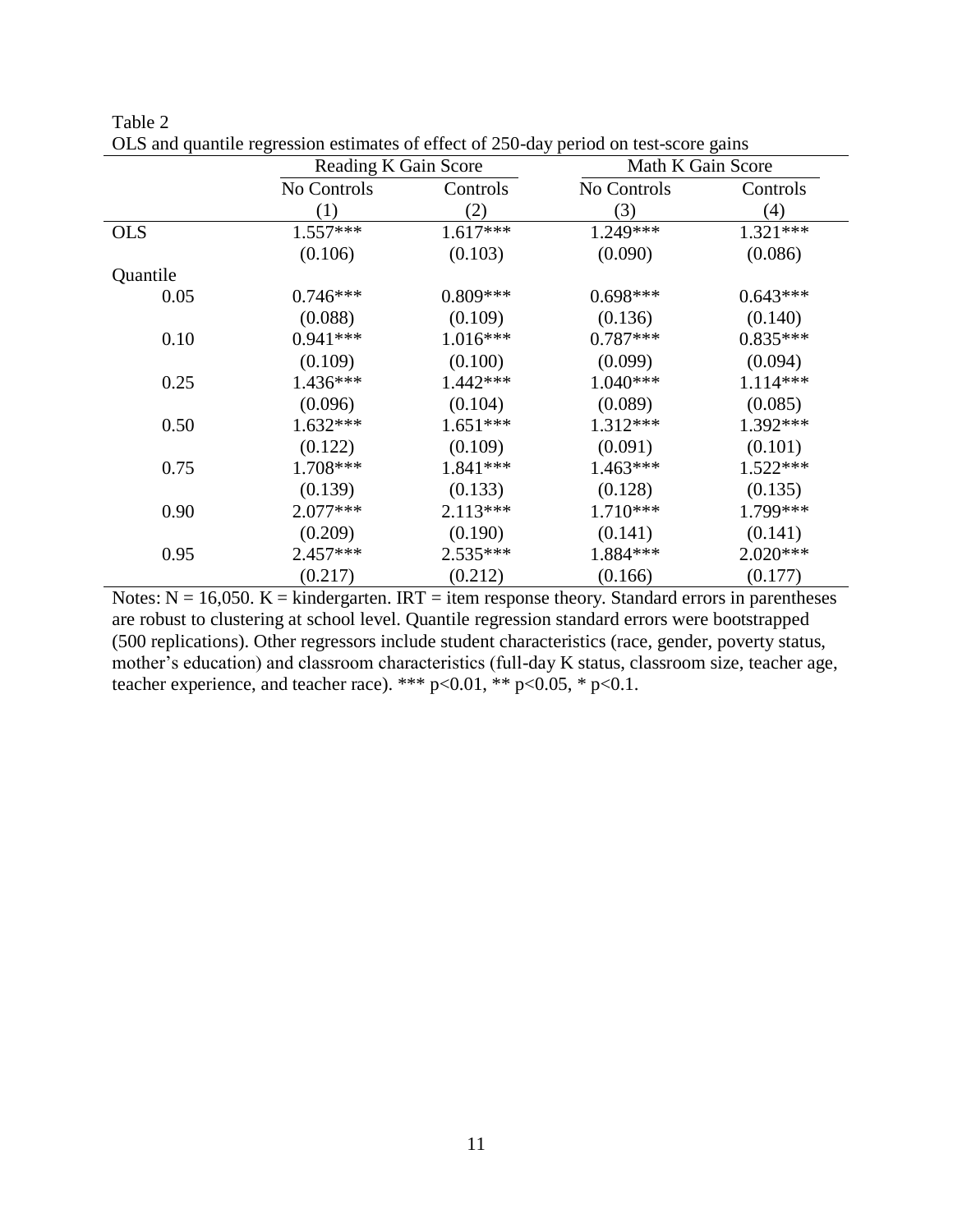

Figure 1: Estimates of Effect of 250 Day School Year on Student Achievement



**B.** Math Achievement and No Controls

*Notes*: Dashed and solid lines represent linear and quantile regression coefficient estimates, respectively. Dotted lines and shaded areas represent corresponding 95% confidence intervals.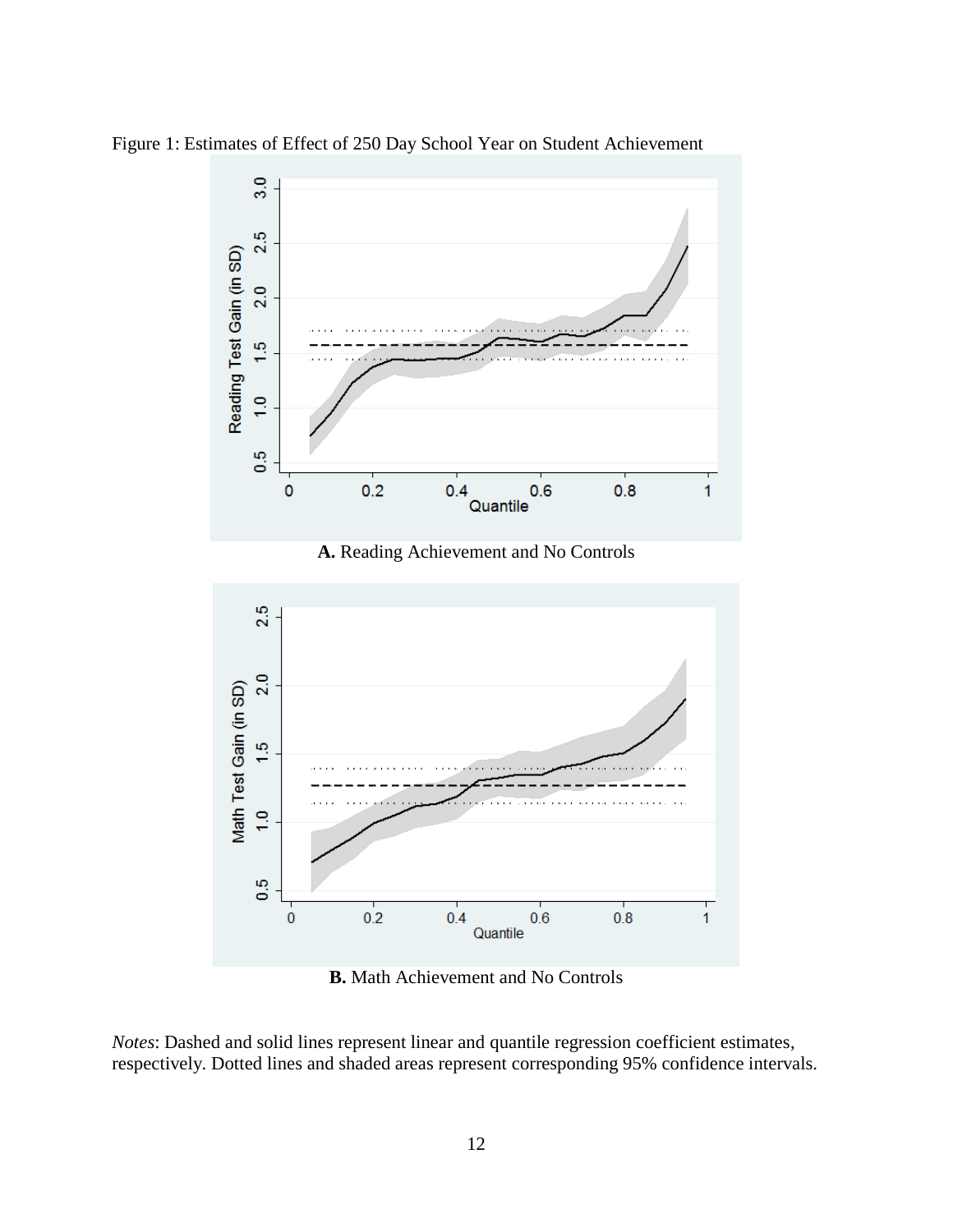## **Online Appendix Materials**

|            |             | Reading K Gain Score |             | Math K Gain Score |
|------------|-------------|----------------------|-------------|-------------------|
|            | No Controls | Controls             | No Controls | Controls          |
| <b>OLS</b> | 1.468***    | $1.571***$           | 1.248***    | 1.327***          |
|            | (0.110)     | (0.106)              | (0.097)     | (0.092)           |
| Quantile   |             |                      |             |                   |
| 0.05       | $0.734***$  | $0.893***$           | $0.822***$  | $0.742***$        |
|            | (0.102)     | (0.069)              | (0.133)     | (0.112)           |
| 0.10       | 0.799***    | $1.045***$           | $0.847***$  | $0.828***$        |
|            | (0.090)     | (0.082)              | (0.100)     | (0.092)           |
| 0.25       | $1.361***$  | 1.389***             | $1.060***$  | $1.153***$        |
|            | (0.094)     | (0.086)              | (0.085)     | (0.080)           |
| 0.50       | $1.560***$  | $1.555***$           | $1.306***$  | $1.343***$        |
|            | (0.101)     | (0.091)              | (0.090)     | (0.089)           |
| 0.75       | $1.687***$  | $1.809***$           | 1.398***    | 1.497***          |
|            | (0.108)     | (0.103)              | (0.114)     | (0.109)           |
| 0.90       | $1.970***$  | $2.096***$           | $1.746***$  | 1.838***          |
|            | (0.160)     | (0.132)              | (0.151)     | (0.126)           |
| 0.95       | $2.203***$  | $2.456***$           | $2.025***$  | $2.174***$        |
|            | (0.210)     | (0.156)              | (0.174)     | (0.173)           |

| Online Appendix A                                                      |                            |  |
|------------------------------------------------------------------------|----------------------------|--|
| Weighted estimates of effects of 250-day units on academic achievement |                            |  |
|                                                                        | $\cdots$ $\cdots$ $\cdots$ |  |

Notes:  $N = 16,050$ .  $K =$  kindergarten. IRT = item response theory. These models are otherwise identical to the preferred baseline specification. Standard errors in parentheses are robust to clustering at school level. Quantile standard errors were bootstrapped (500 replications). Other regressors include student characteristics (race, gender, poverty status, mother's education) and classroom characteristics (full-day K status, classroom size, teacher age, teacher experience, and teacher race). \*\*\* p<0.01, \*\* p<0.05, \* p<0.1.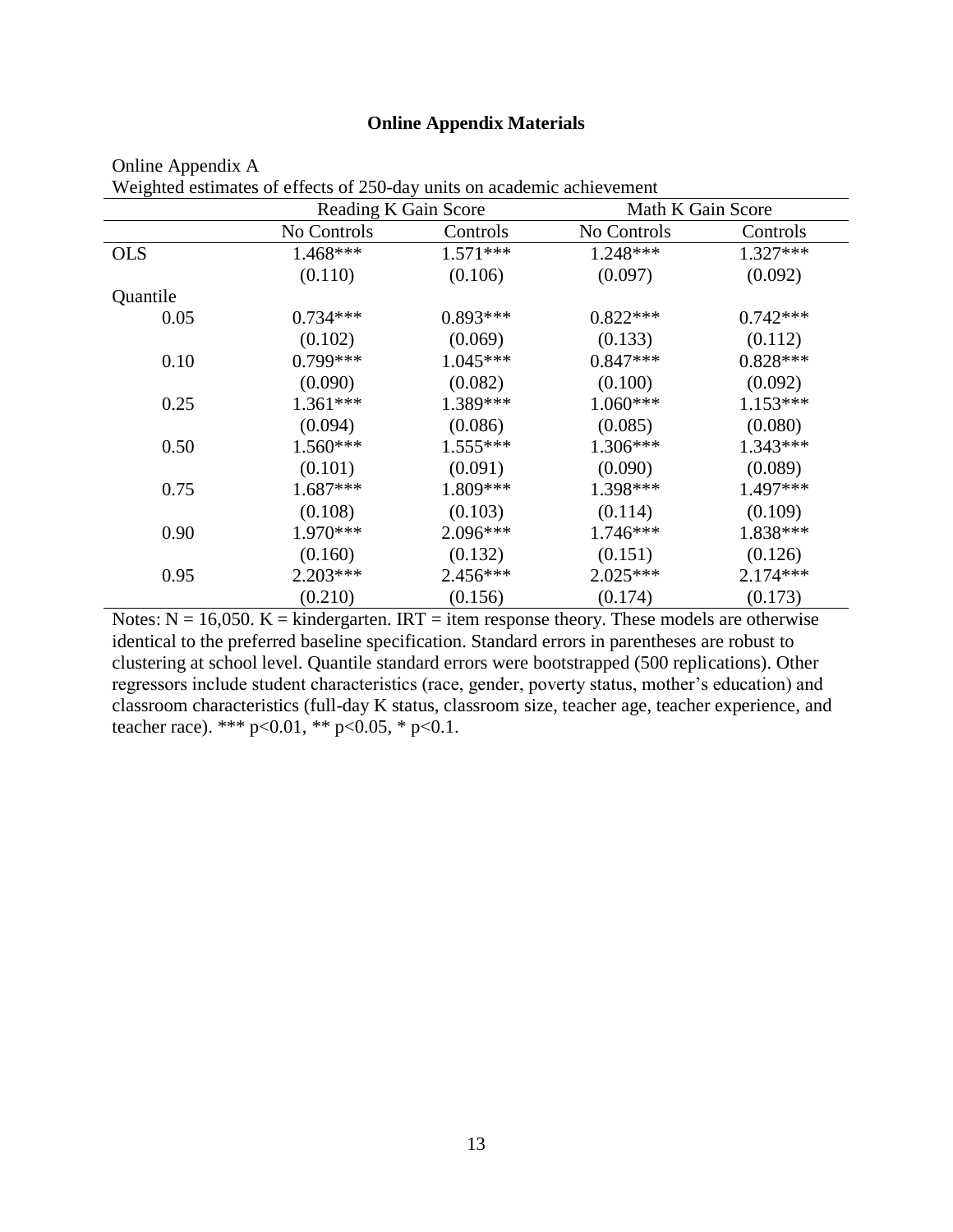|            | Reading K Gain Score | Math K Gain Score |             |             |
|------------|----------------------|-------------------|-------------|-------------|
|            | No Controls          | Controls          | No Controls | Controls    |
| <b>OLS</b> | 13.337***            | 13.855***         | $9.201***$  | 9.728***    |
|            | (0.905)              | (0.882)           | (0.664)     | (0.630)     |
| Quantile   |                      |                   |             |             |
| 0.05       | $6.388***$           | $6.935***$        | $5.143***$  | $4.737***$  |
|            | (0.789)              | (0.926)           | (0.943)     | (0.971)     |
| 0.10       | $8.062***$           | $8.702***$        | 5.798***    | $6.148***$  |
|            | (0.959)              | (0.858)           | (0.692)     | (0.721)     |
| 0.25       | 12.304***            | 12.354 ***        | $7.659***$  | 8.206***    |
|            | (0.862)              | (0.831)           | (0.679)     | (0.608)     |
| 0.50       | 13.983***            | 14.147***         | $9.665***$  | $10.250***$ |
|            | (1.033)              | (0.897)           | (0.683)     | (0.719)     |
| 0.75       | 14.634***            | 15.775***         | 10.774***   | 11.212***   |
|            | (1.174)              | (1.149)           | (0.938)     | (0.994)     |
| 0.90       | 17.796***            | 18.108***         | $12.592***$ | 13.250***   |
|            | (1.762)              | (1.691)           | (1.113)     | (1.000)     |
| 0.95       | 21.053***            | 21.720***         | 13.880***   | 14.876***   |
|            | (1.813)              | (1.865)           | (1.279)     | (1.335)     |

Online Appendix B Estimated effects of 250-day units on raw IRT scale scores

Notes:  $N = 16,050$ .  $K =$  kindergarten. IRT = item response theory. These models use raw IRT reading and math scale scores (means are 10.1 and 8.2, respectively), but are otherwise identical to the preferred baseline specification. Standard errors in parentheses are robust to clustering at school level. Quantile standard errors were bootstrapped (500 replications). Other regressors include student characteristics (race, gender, poverty status, mother's education) and classroom characteristics (full-day K status, classroom size, teacher age, teacher experience, and teacher race). \*\*\* p<0.01, \*\* p<0.05, \* p<0.1.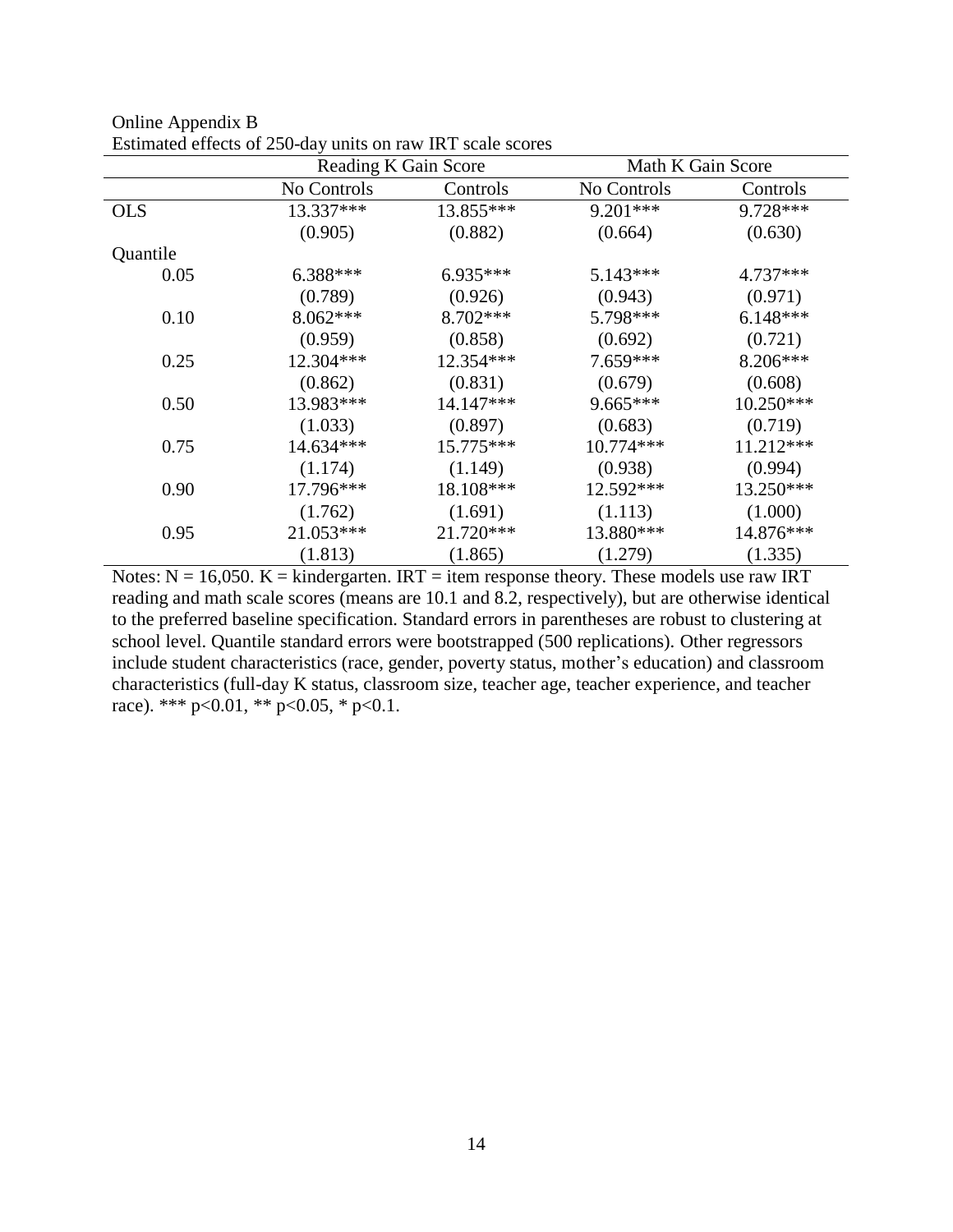|            | Reading K Gain Score |            | Math K Gain Score |            |
|------------|----------------------|------------|-------------------|------------|
|            | No Controls          | Controls   | No Controls       | Controls   |
| <b>OLS</b> | $1.562***$           | 1.596***   | $1.247***$        | 1.295***   |
|            | (0.107)              | (0.105)    | (0.092)           | (0.087)    |
| Quantile   |                      |            |                   |            |
| 0.05       | $0.744***$           | $0.746***$ | $0.601***$        | $0.580***$ |
|            | (0.098)              | (0.100)    | (0.125)           | (0.118)    |
| 0.10       | $0.924***$           | $1.024***$ | $0.694***$        | $0.741***$ |
|            | (0.113)              | (0.104)    | (0.096)           | (0.086)    |
| 0.25       | $1.394***$           | $1.331***$ | $1.031***$        | $1.070***$ |
|            | (0.105)              | (0.096)    | (0.087)           | (0.086)    |
| 0.50       | $1.634***$           | $1.586***$ | $1.316***$        | 1.398***   |
|            | (0.124)              | (0.105)    | (0.097)           | (0.107)    |
| 0.75       | $1.746***$           | $1.812***$ | $1.485***$        | $1.542***$ |
|            | (0.144)              | (0.125)    | (0.143)           | (0.144)    |
| 0.90       | $2.089***$           | $2.239***$ | $1.726***$        | 1.791***   |
|            | (0.176)              | (0.168)    | (0.158)           | (0.145)    |
| 0.95       | $2.468***$           | $2.565***$ | 1.885***          | 1.986***   |
|            | (0.214)              | (0.202)    | (0.195)           | (0.194)    |

| Online Appendix C |                                                              |
|-------------------|--------------------------------------------------------------|
|                   | Lag-score estimates of 250-day units on academic achievement |

Notes:  $N = 16,050$ .  $K =$  kindergarten. These lag-score models are otherwise identical to the preferred baseline gain-score specification. Standard errors in parentheses are robust to clustering at school level. Quantile standard errors were bootstrapped (500 replications). The dependent variable is the spring standardized test score. Other regressors include the fall standardized test score, student characteristics (race, gender, poverty status, mother's education) and classroom characteristics (full-day K status, classroom size, teacher age, teacher experience, and teacher race). \*\*\* p<0.01, \*\* p<0.05, \* p<0.1.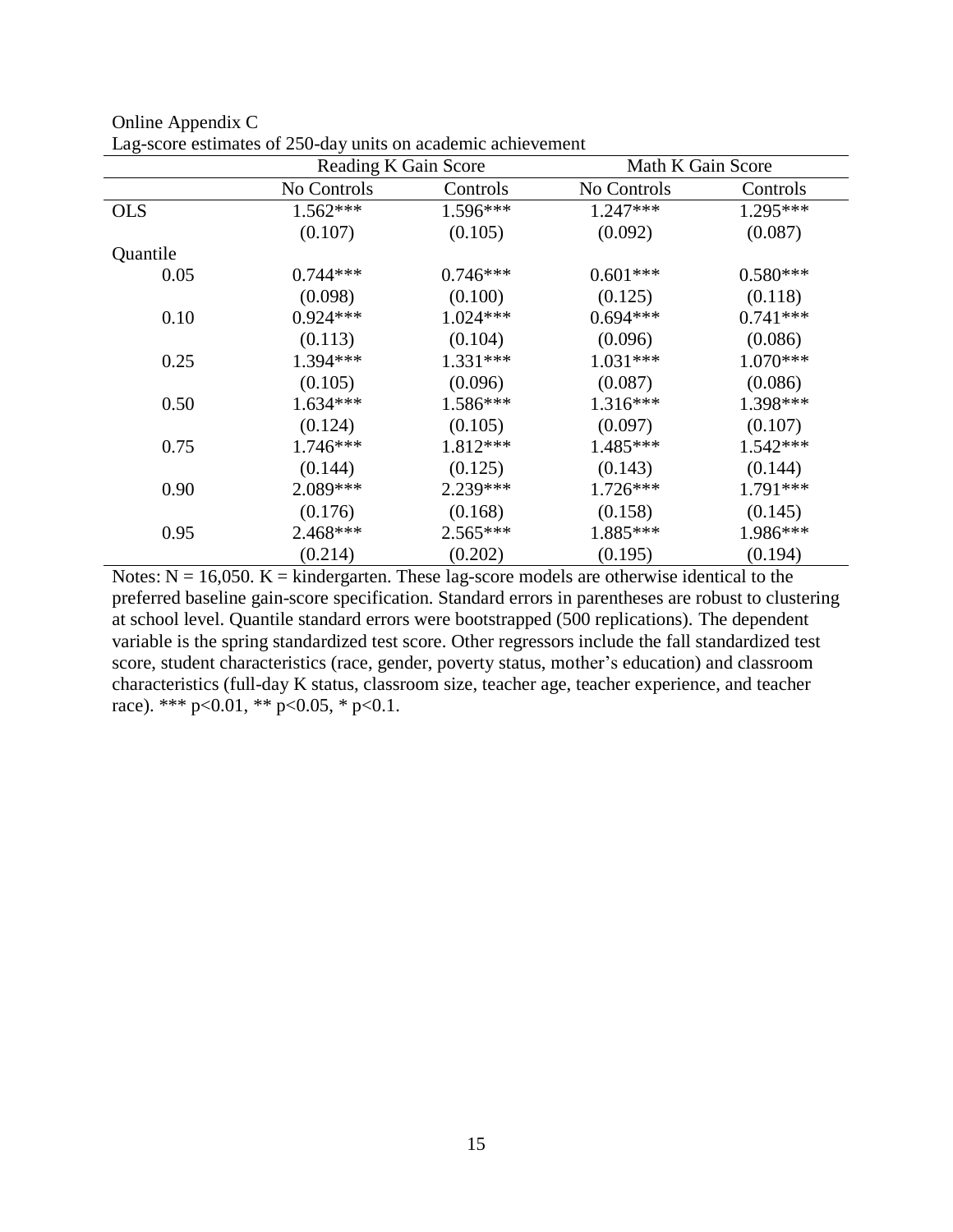Appendix D

| Quantile | Reading K Gain Score | Math K Gain Score |
|----------|----------------------|-------------------|
| 0.05     | $0.746***$           | $0.698***$        |
|          | (0.003)              | (0.001)           |
| 0.10     | $0.938***$           | $0.781***$        |
|          | (0.001)              | (0.002)           |
| 0.25     | $1.436***$           | $1.040***$        |
|          | (0.001)              | (0.003)           |
| 0.50     | $1.632***$           | $1.310***$        |
|          | (0.001)              | (0.002)           |
| 0.75     | $1.706***$           | $1.463***$        |
|          | (0.001)              | (0.001)           |
| 0.90     | $2.077***$           | 1.709***          |
|          | (0.011)              | (0.001)           |
| 0.95     | 2.449 ***            | 1.885***          |
|          | (0.005)              | (0.007)           |

Non-additive school FE quantile regression estimates of 250-day period on test-score gains

Notes:  $N = 16,050$ . FE = fixed effects.  $K =$  kindergarten. These non-additive school FE quantile regression models were estimated using the method proposed by Powell (2015). \*\*\* p<0.01, \*\* p<0.05, \* p<0.1.